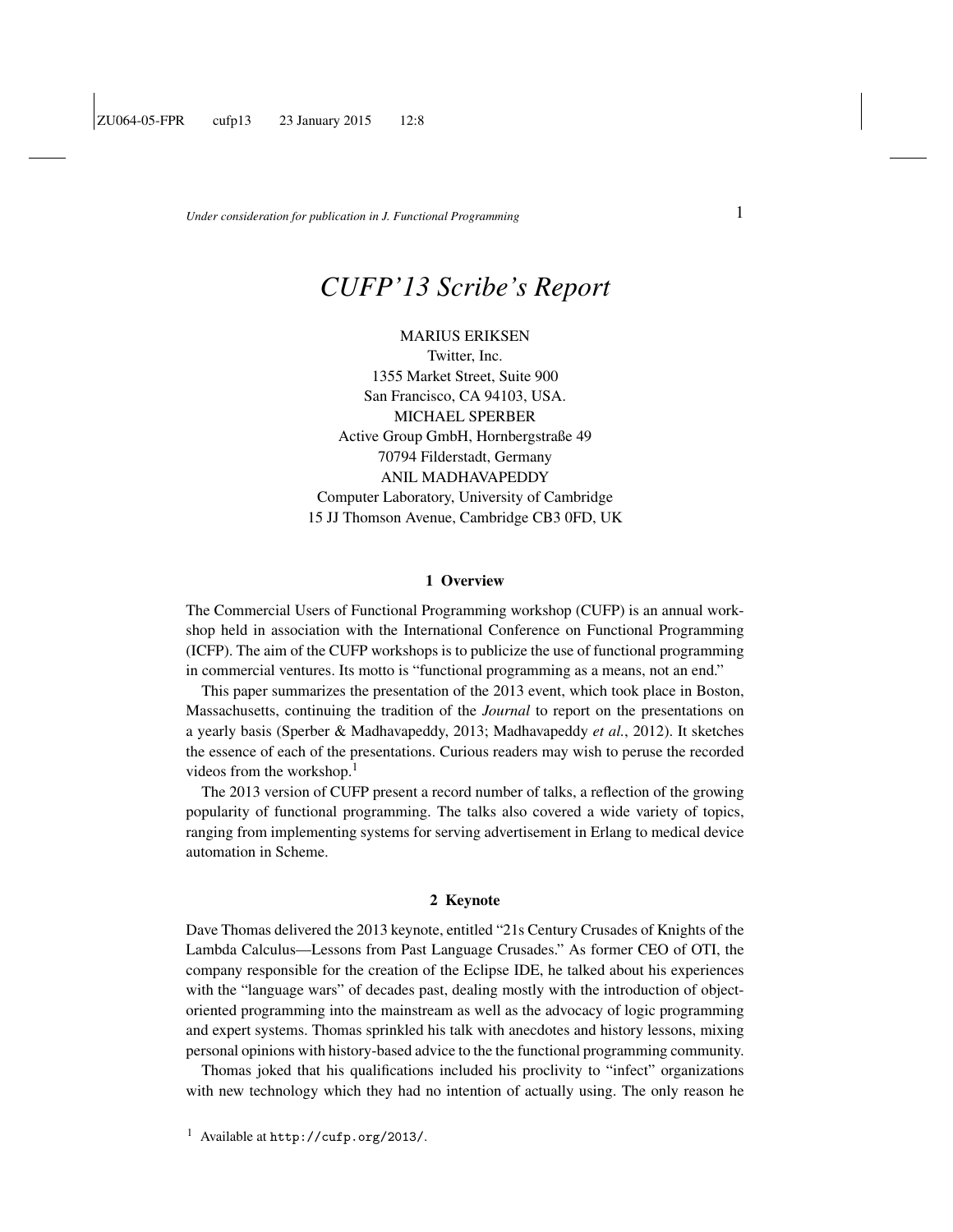was able to do so was that "it worked." He was careful to introduce new technologies only when they helped solve actual problems and when he could find a team that would make full, productive use of the newly introduced technology.

Next, Thomas suggested that functional programming was experiencing a surge in popularity because of multicore computing and "big data" applications. He warned, though, that the goal of a community should be to experience *modest* success as massive industrial successes usually creates a "really ugly winner," attendant with lots of "really ugly code." Thomas proceeded to deliver a laundry list of important considerations for a language to succeed commercially.

Language interoperability A new language must be able to make use of prior work. Most companies own a large legacy code basis. New technologies cannot ignore this code base and operate in isolation.

For example, Tektronix<sup>2</sup> was the first company to commercially deploy Smalltalk for its oscilloscopes. The project integrated technologies from several "cultures," including hardware, firmware, systems software, and application software. It succeeded only because the Smalltalk implementation was *designed to* interoperate in this manner.

Have an end-to-end story A software engineer must be able to diagnose a system from one end to the other. This aspect is especially important when solving "space and time problems." Sophisticated JIT run-times, such as Oracle's HotSpot, are antipatterns in this context. They make in nearly impossible to understand the run-time behavior of a system.

Serialization; data and code portability Serialization has taken a prominent role in the modern computing environment. The increasingly distributed nature of most systems necessitates good serialization. Most of these problems have been solved, and thus new systems should use prior art. Modern systems need tools that can extract data from the computing environment; new languages must have fine-grained control of where this data lives. Distribution also demands easy *deployment*; a simple way to create deployable executables is a requirement for a modern language.

Performance "Computers like rectangles." Language designers must put care and thought into the handling of arrays and their implementation. Doing so solves many problems and avoids the need for fancy optimization. Modern architectures rely on caching for performance, thus control over data locality is paramount as critical parts of your application must be kept in cache.

"Stacks are easy to put together but hard to make fast." Instead, implementors should use a register model for a virtual machine. Virtual machines also need intrinsics to take advantage of modern hardware architectures. Intrinsics help future-proof virtual machines because hardware changes rapidly.

Adoption Thomas's last point concerns perception. He claims that functional languages can *make users feel stupid*. While dealing with the already-daunting task of understanding

<sup>2</sup> See http://www.tek.com/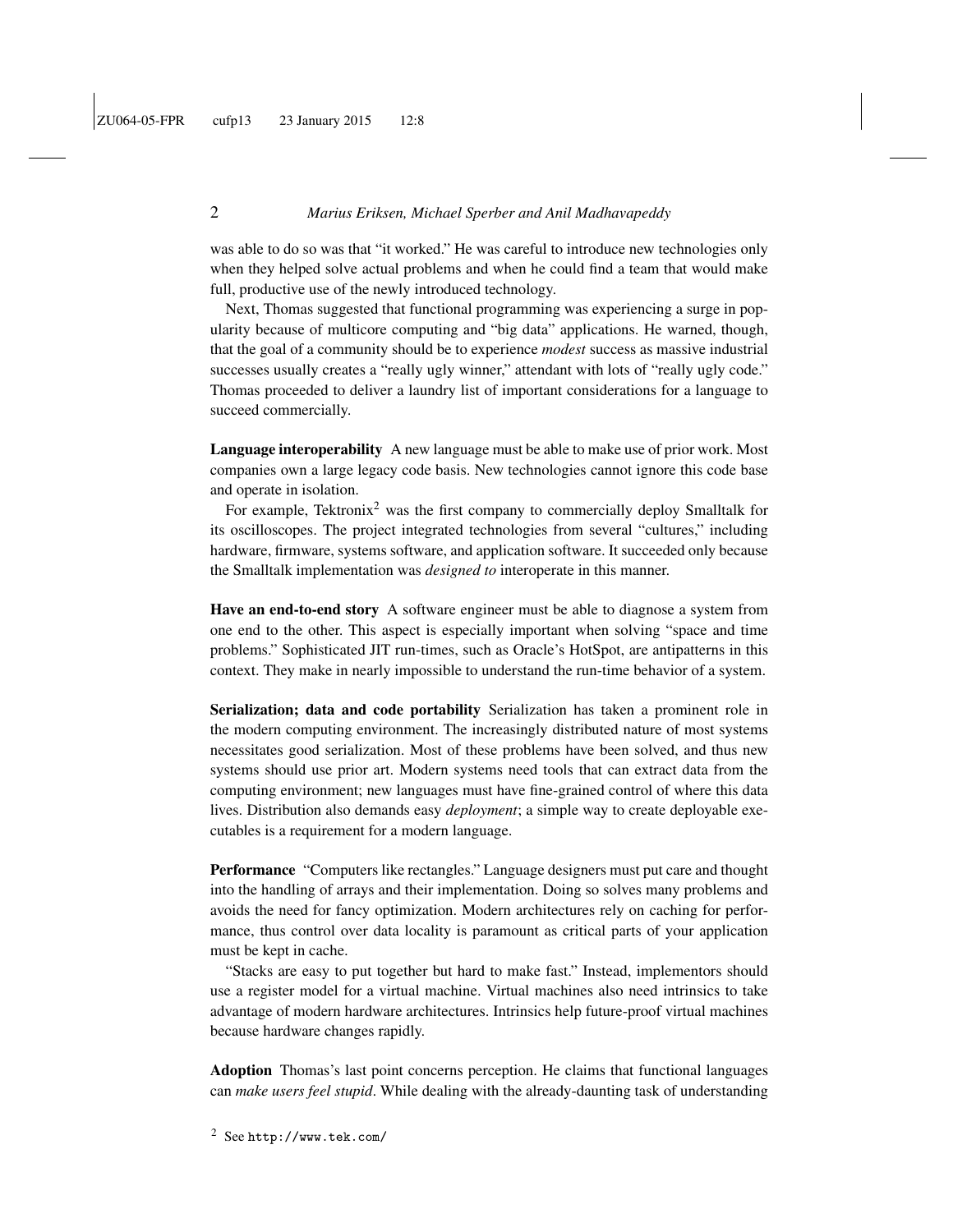foreign ways of solving problems, newcomers must understand comprehensions, folds, and monads, which alienates them. More generally, functional languages tend to erect high barriers to entry.

Conversely, if the functional programming community wishes to see its programming languages adopted, it needs to pay special attention to this problem by focusing on affordances and education. It needs to empathize with users and understand that they change at different rates. A recent example is Haskell's mode for running *wrong* programs. Thomas considers this step a healthy development.

Finally, much of a typical functional language gets in the way of the development of "CRUD (create-read-update-delete) apps," which is the kind of application most of the world's developers are busy writing. Thomas's point is that functional programming languages ought to be smaller and more focused than they are now. "What we need is a collection of little right languages instead of a smaller collection of partly right and partly wrong kitchen-sink languages."

## 3 Analyzing PHP Statically

Julien Verlaguet (Facebook) presented Hack (Verlaguet & Menghrajani, 2014), a statically typed dialect of PHP.

Hack runs on Facebook's PHP virtual machine, HHVM; its compiler is implemented in OCaml. Much of the HHVM team's efforts are focused on this "developer experience," with a special emphasis on a rapid feedback cycle. In particular, the goal is to waste no time between saving a source file and having the results show up on the screen.

Due to the large size of Facebook's deployed software, performance is critical. Even a small performance improvement, say improving CPU utilization by 1%, can have a significant cost impact. PHP has been difficult to optimize due to its dynamic nature, requiring an ever-more sophisticated virtual machine.

To address this gap between PHP and feasible optimizations, Hack is statically typed yet compatible with PHP. Indeed, Hack code can interoperate with legacy PHP code without imposing any run-time penalty. Thus, developers can adopt Hack on an incremental basis, similar to gradually typed language though without their safety (Siek  $&$  Taha, 2006; Tobin-Hochstadt & Felleisen, 2006). Hack also comes with type inference, minimizing notational overhead, and further aiding adoption.

Hack's type system is interesting in its own right. It handles a large number of idioms from the dynamically-typed world. At the same time, it provides sufficiently strong static guarantees to catch a significant number of errors during type checking.

Facebook's Hack comes with a web-based integrated development environment (IDE). In order to provide auto-completion and code-navigation features in the IDE, Hack's type checker is compiled to JavaScript via  $j = 0$  ocaml (Vouillon & Balat, 2014) and runs alongside the IDE in the web browser.

In keeping with the stated goals, the response time from the compiler is nearly instantaneous. The type checker processes even thousands of files within a second, which makes for an impressive live demo. The Hack compiler uses a number of resident background processes. A master process delegates work to a number of child processes, which communicate via shared memory in a lock-free fashion. This architecture allows Hack to eagerly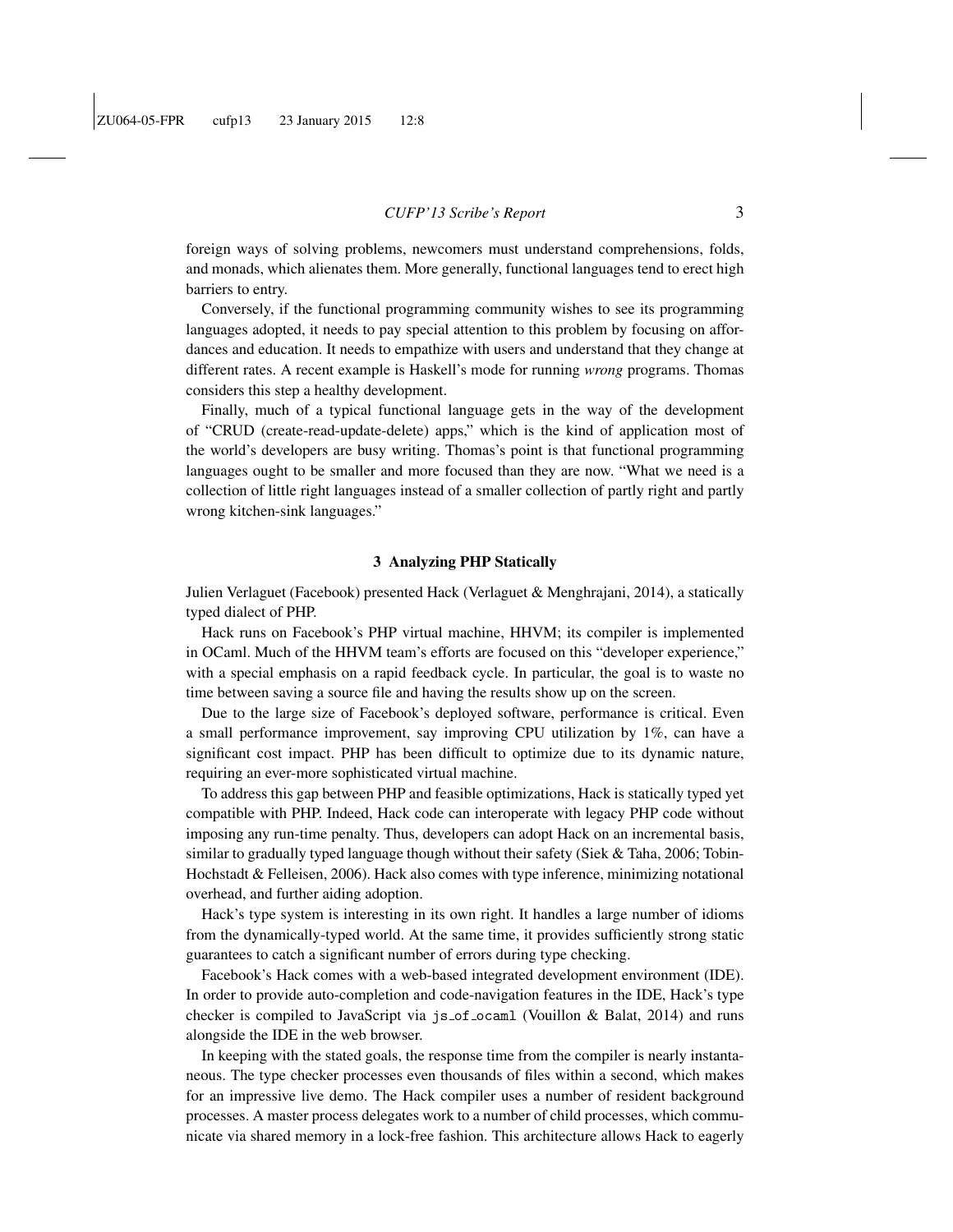type check files before a user could even type the requisite commands. This is particularly important for large changes, for example, when a developer switches git branches.

A vast amount of Hack's code is in OCaml. The latter is ideal for symbolic computation, has excellent performance and can be compiled to JavaScript. The main challenge with the choice of OCaml is the lack of native multicore support. To address this gap, the Facebook team engineered its own multiprocess architecture.

## 4 OpenX and Erlang Ads

Anthony Molinaro (OpenX) shared his perspective on his employer's ad exchange technology. The advertising technology company developed its original software in PHP, but it transitioned to Erlang. As the company's platform grew, the weaknesses of its software became quite apparent. In addition to architectural issues—a poor choice of databases, the lack of HTTP load balancing—the application run-time grew to be an expensive aspect of OpenX's day-to-day operations. Additionally, OpenX wanted improved support for concurrent and low latency operations.

Molinaro decided that Erlang was a good fit for the problem space of highly concurrent systems with soft real-time requirements. He prototyped a first implementation within a few months. This experience left him quite satisfied and he started to evangelize it to his coworkers. In response, the engineering team began to find additional projects that were suitable for Erlang:

- OpenX moved from the Cassandra data-management stack to the Erlang-based Riak.
- The developers added Erlang-based services for various elements of their stack.
- They also created a DSL for selecting ads so that the application logic could be interpreted by both Erlang and Java-based systems.
- OpenX implemented a data-service layer, abstracting the database.
- Erlang Solutions wrote an API router for OpenX.

OpenX currently has around 15 services written in Erlang, around 8 in Java, and a mix of Python and PHP for front-end tasks.

Molinaro emphasized the architectural choices that enabled the introduction of Erlang:

- OpenX's cloud-based systems use generic hardware, automate bootstrapping, are package-oriented and fault-tolerant.
- OpenX's software infrastructure use many cross-language tools. Thrift (Slee *et al.*, 2007), Protocol Buffers (Google Inc, 2014), and the Light Weight Event System<sup>3</sup> all contribute to a language-agnostic environment. An in-house system called "Framework" provides scaffolding or code layouts and provides support for building deployable packages from code. Framework also enforces versioning and reproducibility across languages.
- OpenX's architecture is service-oriented. Every component has a single purpose; overall, the components are loosely coupled.

While architectural choices enabled the use of Erlang, Malinaro reiterated that it was important to find a project with which to showcase the technology.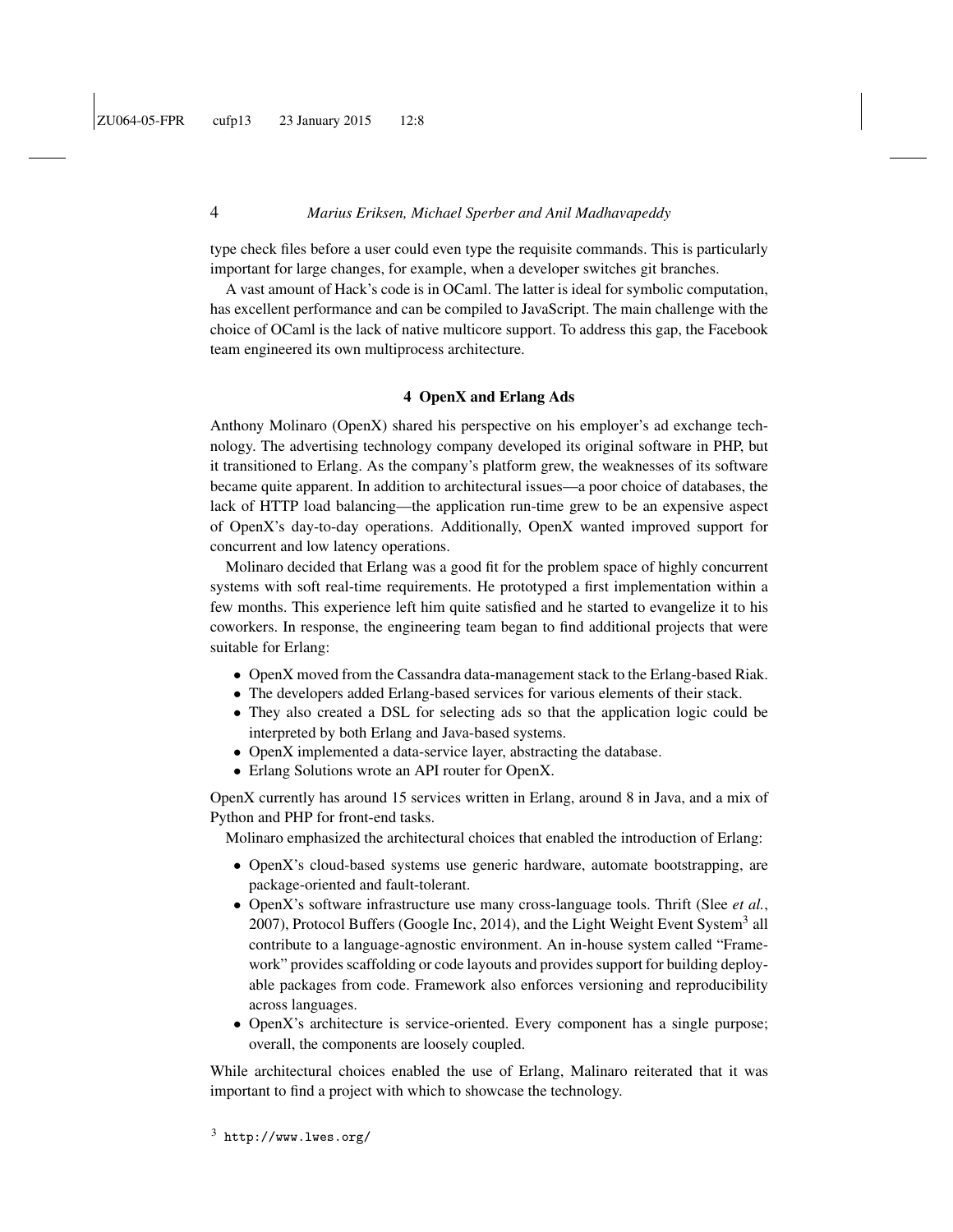## 5 Redesigning the Computer for Security

Tom Hawkins (BAE Systems) spoke to us about the Darpa-funded SAFE project,<sup>4</sup>. The SAFE project aimed to co-design

- a new application language, Breeze;
- a new systems programming language, Tempest;
- a new operating system; and
- a new processor.

The goal of SAFE was "security at every level," for defense in depth. SAFE focused on hardware-enforced security, considering dynamic checking in software as too expensive.

The SAFE model requires fine-grained information flow control, implemented in hardware. Words of data in SAFE are called *atoms* comprising 64 bits of meta-data and a 64-bit payload. Atom meta-data contains type and label information, used by the hardware to perform access and integrity checks. Every bit of data in SAFE belongs to an atom; meta-data can always be recovered.

The assembly language is quite traditional, with a few high-level constructs to make programming the SAFE architecture convenient. It is implemented as an EDSL in Haskell, using the host language as a macro language. A monad captures the program description.

Tempest is an imperative language with automatic register allocation, and an optimizing compiler. It, too, uses the SAFE EDSL assembler as a backend. Tempest is itself an EDSL in Haskell. This arrangement makes it straightforward to in-line SAFE assembler.

Hawkins concluded with a handful of lessons:

- Designing a higher-order language with information flow control is hard.
- Starting with the systems programming language is better than with an assembler. While a valuable building block, programming directly in assembly language is unproductive. Furthermore, having a higher-level language isolates the software and hardware teams. The hardware team can change the instruction-set architecture without rewriting all the software, and the programming language team does not have to anticipate all hardware features.
- EDSLs are excellent for bootstrapping language-intensive systems. Most importantly, they are also highly reusable components.
- EDSLs demand that engineers are comfortable with the host language. They are also more difficult to debug than programs in an external DSL.
- Concrete syntax remains important. It is probably best to switch from abstract syntax to concrete syntax when a language gains modularity, because then the switch can be made without disruption.

(Finally, Hawkins jokingly declared that the optimal number of PL researchers on any given project is somewhere between two and seven.)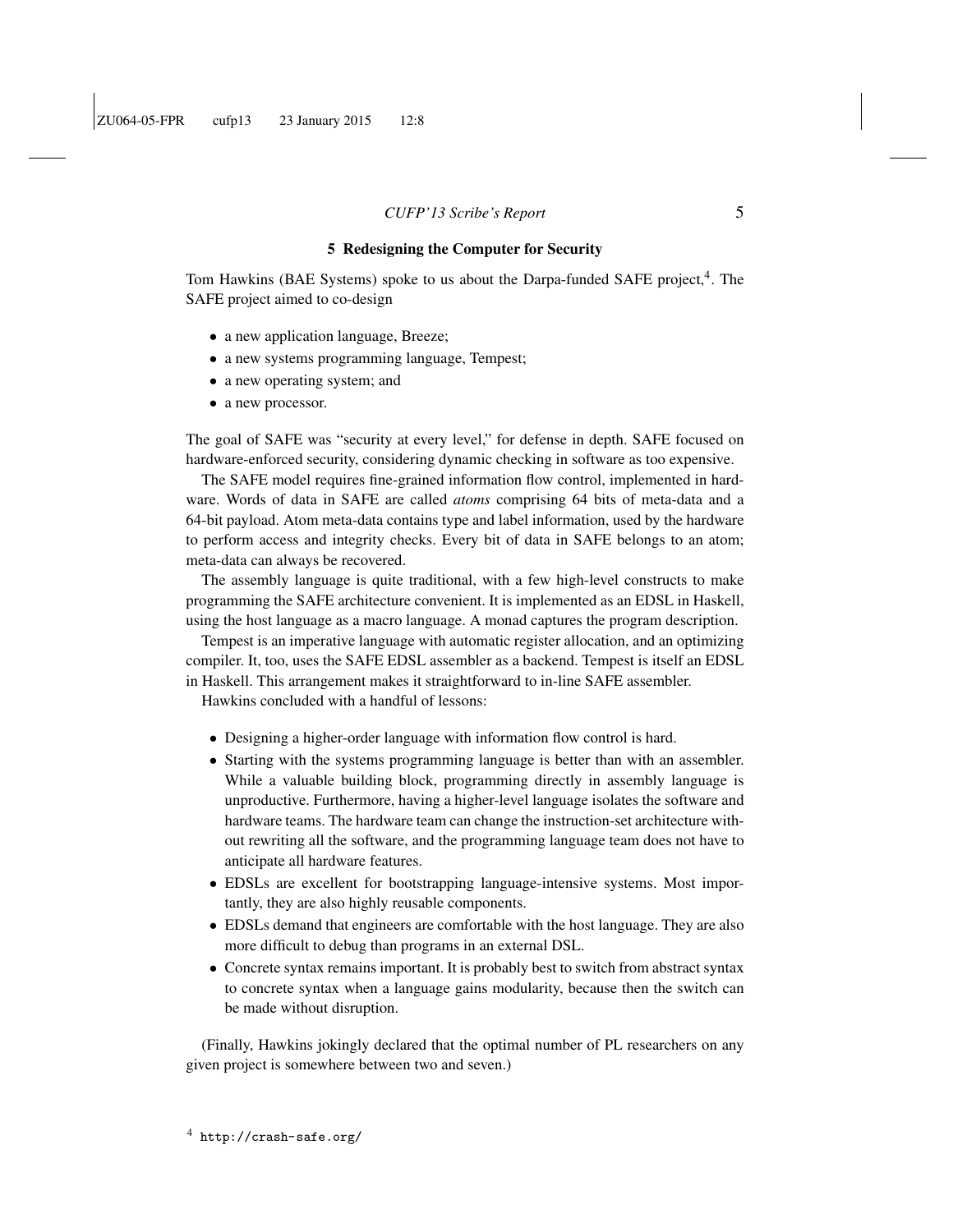#### 6 End to End Reactive Programming

Jafar Hussain of Netflix discussed the company's use of functional programming techniques, in particular, reactive programming. Netflix enabled its move toward reactive programming when its development team modularized the company's software stack. The middle tier and UI used to be highly coupled, causing numerous problems, especially inefficient calls between components.

Netflix developers roughly fell into two groups: "Cloud people" and "UI people." Due of its massive scale, the company decided that all developers had to "think at scale." Hence any switch posed the challenge of how to get UI engineers to think at scale. Netflix answered the question by providing "UI comforts," a reactive API.

The next challenge was exploiting parallelism. Hussain stated that this parallelism had to come easily, because no developer could be trusted with locks. He went on to describe the Observable monad, the central data structure used to compose Netflix's sub-systems.

Observable is part of Netflix's Java port of Rx.NET (Christensen & Husain, 2013). Briefly, it is is a vector version of the Continuation monad with the null-propagation semantics of the Maybe monad and the error propagation semantics of the Either monad. It is composed in a functional fashion, and has clean cancellation semantics. Observable can be used in either synchronous or asynchronous settings.

At Netflix, Observable is used as the singular data structure for both cloud and UI developers. It is applied with ease to problems in either setting, and it provides a uniform API around which applications are structured. The video of Hussain's talk includes two demonstrations of how the API smooths over the differences between cloud and UI programming, with a uniform structure for both. The first example shows an implementation of social notifications, a classic "long polling" example. The second example is an autocomplete system for search. The interested reader is referred to the video for details.

Like other speakers, Hussain emphasized the need for evangelism. He recommended practicing public speaking and a particular focus on "soft skills." In his own experience, he honed his speaking skills in a short time, and he was then able to clearly articulate the benefits and importance of a particular technology to his target audience. Hussain's group also developed interactive training exercises that illustrated the benefits of reactive programming. These exercises helped colleagues develop an intuition of how to use reactive constructs. During the process, the group's members were almost always available to help.

Netflix has turned its Java and JavaScript libraries for reactive programming into opensource projects.<sup>5</sup>

## 7 Medical Device Automation using Message-Passing Concurrency in Scheme

Vishesh Panchal (Beckman Coulter, Inc.) gave a talk on his team's use of Scheme to automate a molecular diagnostic device. His talk included a video of such a device playing a piece of music by actuating its motors.

In general, the purpose of a molecular diagnostic device is to detect the presence of specific strands of DNA/RNA in a sample. It is a complex machine, complete with temperature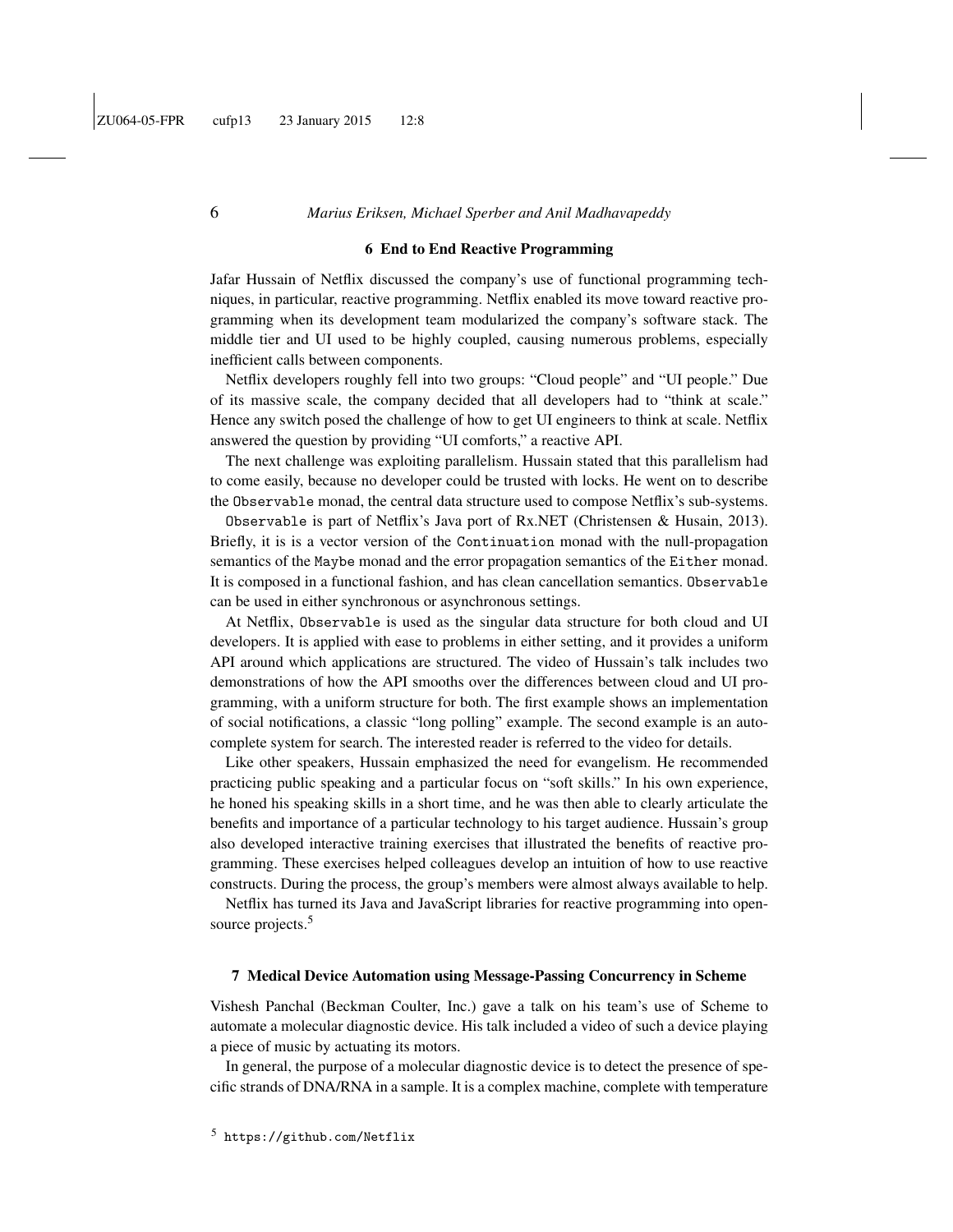and motor control, sensors, barcode readers and a spectrometer, plus a total of 19 mother boards. Operators use a thin, stateless client to interface with the device.

The server software is written in Scheme. It implements Erlang's message-passing concurrency model. This library can create, inspect, and update Erlang-style records. It also provides Erlang's supervisor structure to isolate hardware failures. Based on the library, the instrument server is decomposed into several processes, all arranged in a supervisor tree. These processes communicate by passing messages. The server also has an event manager that logs events and handles subscriptions to event streams. The use of message passing renders several common run-time errors impossible; others are mitigated by the use of supervisor trees, enabling principled handling of such failures at every layer in the software stack.

Scientists program the device with a EDSL hosted in Scheme. The language's implementation greatly benefits from Scheme's hygenic macros, first-class functions, and continuations. In addition, Scheme's arbitrary precision arithmetic was important for the numerous numeric computations needed.

The DSL greatly increases the flexible use of the diagnostic devices. Since scientists are the ultimate users of this DSL, not programmers, the language is highly specialized; it provides constructs for specifying high-level goals that are familiar to scientists. The video presentation includes a number of examples that demonstrate the direct translation of a scientific process into programs in this DSL.

Panchal conclusion consists of the following set of lessons:

- Message passing is a useful model for reasoning about the semantics of systems. Erlang/OTP's fault isolation leads to concise programs, employing only a small amount of defensive code. Concision often implies ease of testing. It is not a silver bullet, however, especially when dealing with concurrency and concurrency bugs. For these concerns, it remains crucial to use timeouts and supervisor trees to detect problems.
- Supervisor trees come with little "prior art." Developers are on their own.
- Automated unit testing is crucial throughout the process.
- Hiring into this unique environment remains difficult.
- Existing quality metrics (e.g. bug density) do not carry over to languages such as Scheme due to the terseness of the programs.
- Gluing together components written in different DSLs allows programmers to mix the good bits from both Scheme and Erlang at will.
- DSLs also enable rapid prototyping by non-expert programmers.

Finally it is noteworthy that the software also passes the FDA's scrutiny.<sup>6</sup>

#### 8 Enabling Micro-service Architectures with Scala

Kevin Scaldeferri (Gilt Groupe) reported on the experience of building a large system from a large number of small services.

<sup>6</sup> The US Food and Drug Administration (FDA) is the regulating body for medical devices in the United States.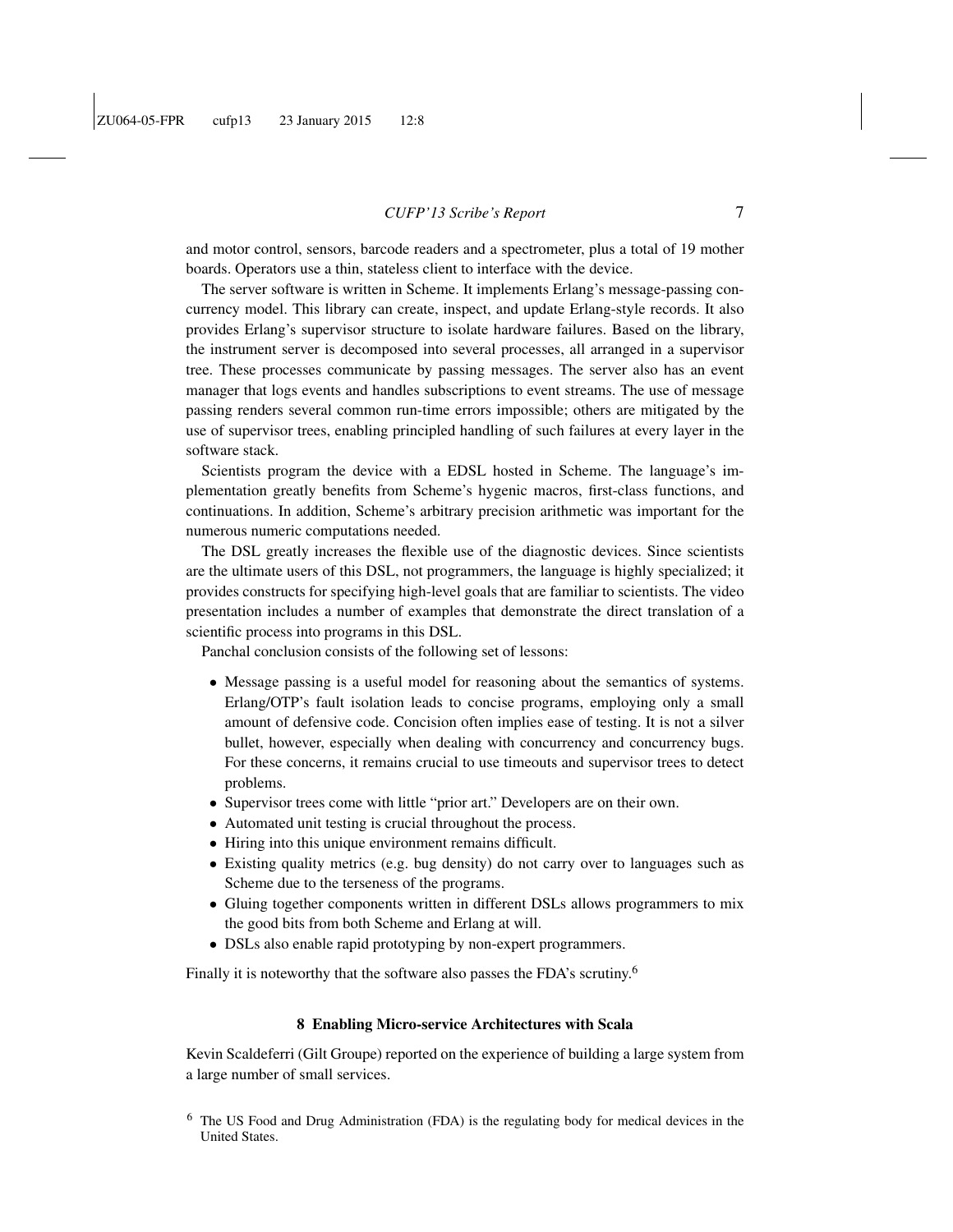The Gilt Groupe is an Internet clothing retailer employing highly user-specific targeting. The company employs several schemes to drive sales, mostly centered around time- and quantity-limited offerings, which renders their web traffic rather uneven, with massive spikes around sales periods. By implication, their revenue is distributed along the same spikes and valleys, meaning stability during traffic spikes is an imperative.

The software system at Gilt used to be a largely monolithic Ruby-on-Rails application. Scaldeferri explained that, with a growing application, and a growing number of engineers, there were seemingly intractable software engineering challenges with this model. The setup also caused a number of production issues.

The team decided to switch to a "micro-service" architecture, splitting their application into a large number of well-defined, self-contained services. The transition began by factoring the Rails application into a few core infrastructure systems, using HTTP to communicate with each other. Within four years, these services numbered 300. Each micro-service was converted to Scala.

Scaldeferri outlined uses of "reactive" programming in this context, with many examples focusing on real-time updating. Such updates were constructed using Play (Typesafe Inc, 2014b) and Akka (Typesafe Inc, 2014a) actors.

During this transition, the engineering group developed several architectural components to support this large number of services in production:

- Builds The group constructed plug-ins for Scala's Simple Build Tool (SBT) to abstract over build, configuration, and dependency management.
- Configuration A ZooKeeper cluster stores configurations, which can be overridden locally. Configurations are deserialized into to Scala data structures with strict validation.
- Testing Due to the complex set of dependencies testing remains challenging in microservice architectures. Gilt's code base now uses the "cake pattern" extensively in testing to fully or partially satisfy dependencies that would otherwise be handled by another service in their production environment. The group uses Scala's traits, also known as mixins, to implement the cake pattern.
- Delivery A key part of Gilt's deployment strategy is to deliver systems on a continuous basis. Twenty to thirty services are deployed automatically on a typical day.

#### 9 Functional Infrastructures

Antoni Batchelli (PalletOps) described the Pallet platform for the automated generation of infrastructure software.<sup>7</sup>

Pallet allows users to write programs that build and operate computing environments, both locally and in the cloud. It provides abstractions to write *plans* that describe configuration actions independently of the target platform. It then translates those plans to shell scripts. While a shell script generated from a plan is specific to a particular target platform, the plan itself is target-independent. Pallet currently knows about several flavors of Linux and Unix systems.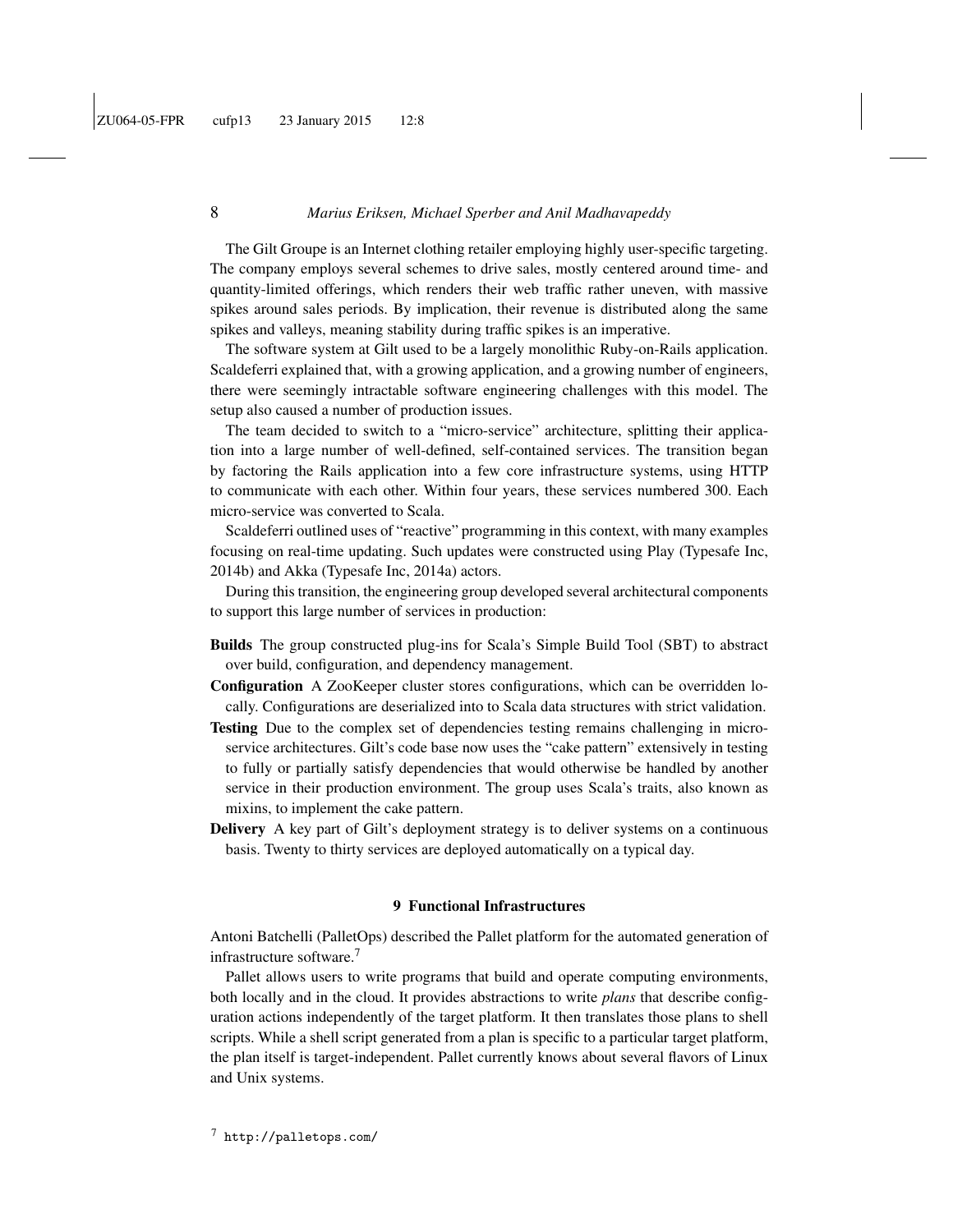The central entity in a Pallet configuration is a *plan function*, which is a pure function that generates a plan object. The plan object can be inspected, that is, the user may query the plan in various ways. For example, the user can find out what actions a plan would trigger on a particular platform.

Pallet also optimizes plans. For example, it can coalesce many small actions into a single large one if the target operating systems supports this optimization. The user can assemble plans into phases that run on servers. Plans can be abstracted over servers to instantiate entire families of similar installations.

The implementation of Pallet uses Clojure and exploits Clojure's multi-methods to specialize actions in plans. While the dynamic typing of Clojure is an enabling factor for many parts of Pallet, developers sometimes wish for static typing.

Batchelli concluded by noting that, over time, Pallet put a growing emphasis on data instead of functions to allow the inspection and manipulation of plan objects.

## 10 Realtime Map/Reduce at Twitter

Sam Ritchie (Twitter, Inc.) described Summingbird, a new open-source system for computing aggregates in real time.

Summingbird is a declarative, Scala-hosted EDSL for expressing map/reduce-style aggregates over streaming data. It bridges the gap between streaming and batch computation, enabling developers to write logic once and deploy it in a combination of batchand streaming-computation systems. An important goal of Summingbird is to improve developer productivity by solving the systems problems in one place, so that the run-time handles efficient execution as well as scaling resources usage up and down based on need.

Summingbird's core operation is an "associative plus" operation, the Monoid. Its underlying data structure is practical for aggregation. The associativity of Monoids makes computations parallelizable in a straightforward way. According to Ritchie, many common data structures and aggregations that are Monoids, including sets, lists, maps, hyper-log logs, Bloom filters, moments, count-min sketch, and more.

It is common to deploy Summingbird in a dual batch/real-time configuration. The batch portion, working off of log files or ground truth data, computes the aggregate up to a given time stamp; a real-time streaming system maintains a sliding window of the same aggregate. Clients query both of these stores, merging the results. This style of deployment is desirable because it cleanly separates two concerns: the batch system aggregates over the entire data set, optimizing for throughput and the streaming system has a much smaller fixed window of computation, computing updates with lower latency.

Ritchie's central example concerns tweets. When Twitter displays a tweet, it shows a list of web sites that embed this tweet, an act that is based on impression data. The list is ordered by popularity. The Summingbird implementation consumes events of the form (TweetId, (URL, Count)). The event denotes three facts: the tweet TweetId is reachable Count times. This fits neatly into the model of Summingbird, as these tuples are trivially summable. To deal with the large number of web sites, Twitter uses a Count-Min sketch to reduce the memory requirements for keeping the counts.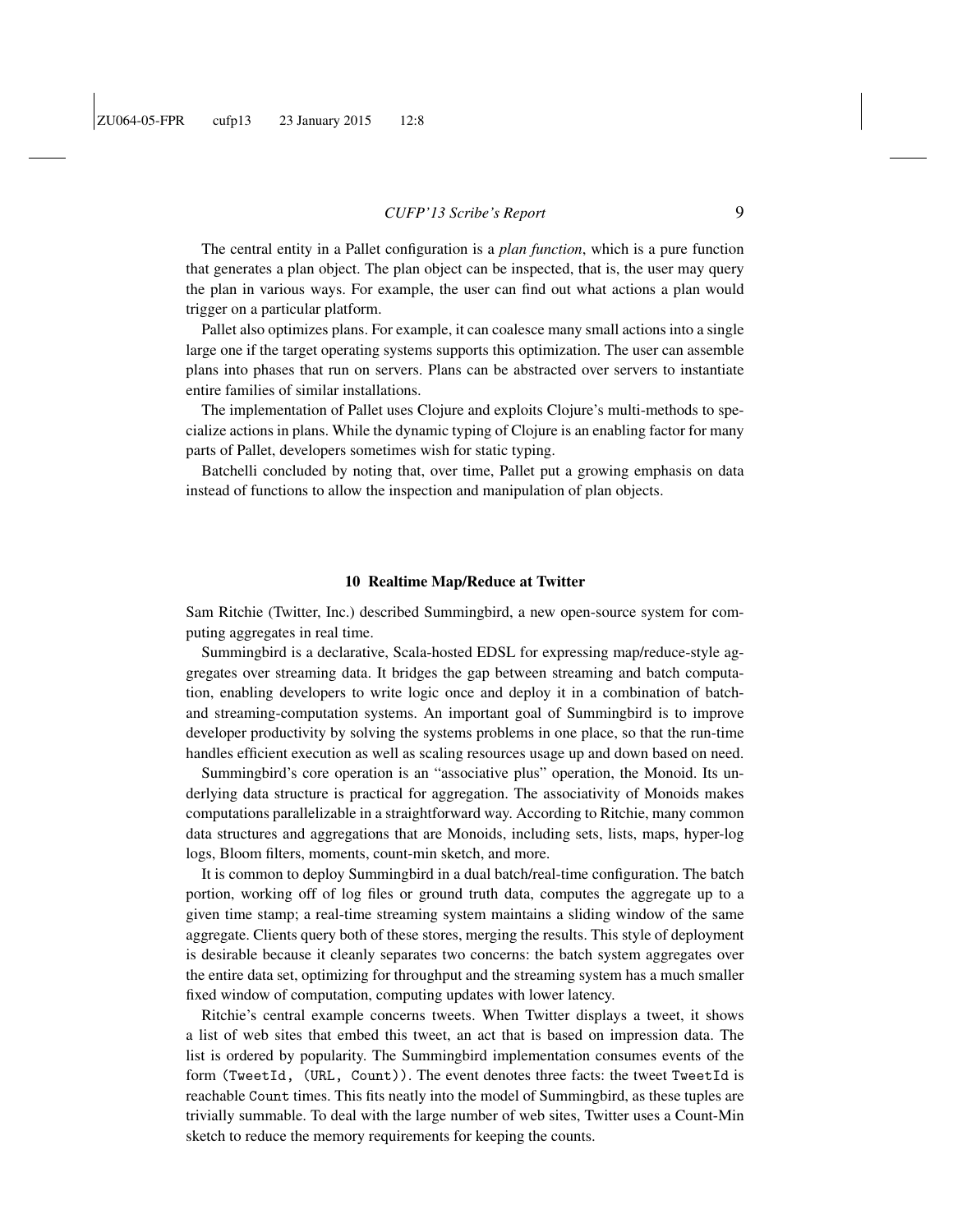#### 11 Functional Probabilistic Programming

Avi Pfeffer (Charles River Analytics) introduced the *Figaro* language for probabilistic programming (Pfeffer, 2009).

The aim of functional probabilistic programming is to "democratize" building probabilistic models. A motivating example imagines that someone has some information and wants to derive answers from this information, keeping track of the uncertainty of the answers. The solution is to create a joint probability distribution over the variables, assert the evidence, and probabilistically infer the answer.

A common approach to probabilistic functional programming uses generative models. Variables are generated in order such that later values may bind (depend on) previous values. Developing such a model is not a simple task and is an active area of research.

Expressions in functional probabilistic programming languages are computations that produce values with uncertainty. Consider the following example from Pfeffer's talk:

```
let student = true in
let programmer = student in
let pizza = student && programmer in
(student, programmer, pizza)
let student = flip 0.7 inlet programmer = if student flip(0.2) else flip(0.1) in
let pizza =
  if student && programmer
    flip(0.9)else
    flip(0.3) in
(student, programmer, pizza)
```
Such programs are best understood via a *sampling semantics*. That is, the program is run many times. Each outcome has some probability of being generated, the program thus defines a probability distribution over outcomes. Since the language itself is Turing complete, it is capable of expressing a wide range of models.

Figaro's central data type is called Element[T], i.e., the class of probabilistic models over type T. Element[T]s may be stochastic or non-stochastic. A number of atomic elements are defined, e.g. Constant, Flip, Uniform, and Geometric. These data types are combined to form compound elements. For example, the compound element, If (Flip(0.9, Uniform(0, 10), Normal(1.0, 0.3)) is the uniform distribution from  $0-1090\%$  of the time, and the normal distribution with mean 1.0 and a standard deviation of 0.3 the remainder of the time.

Figaro uses a probability monad to track state, with Constant representing the monadic unit, and Chain(T, U) the monadic bind. Most of Figaro's elements are implemented in terms of this monad.

Figaro is an Scala-hosted EDSL that allows for distributions over any data type. It has an expressive constraint system, and it comes an extensible library of inference algorithms containing many popular algorithms. Using its host language, Figaro can be used as a library with any JVM-based programming language.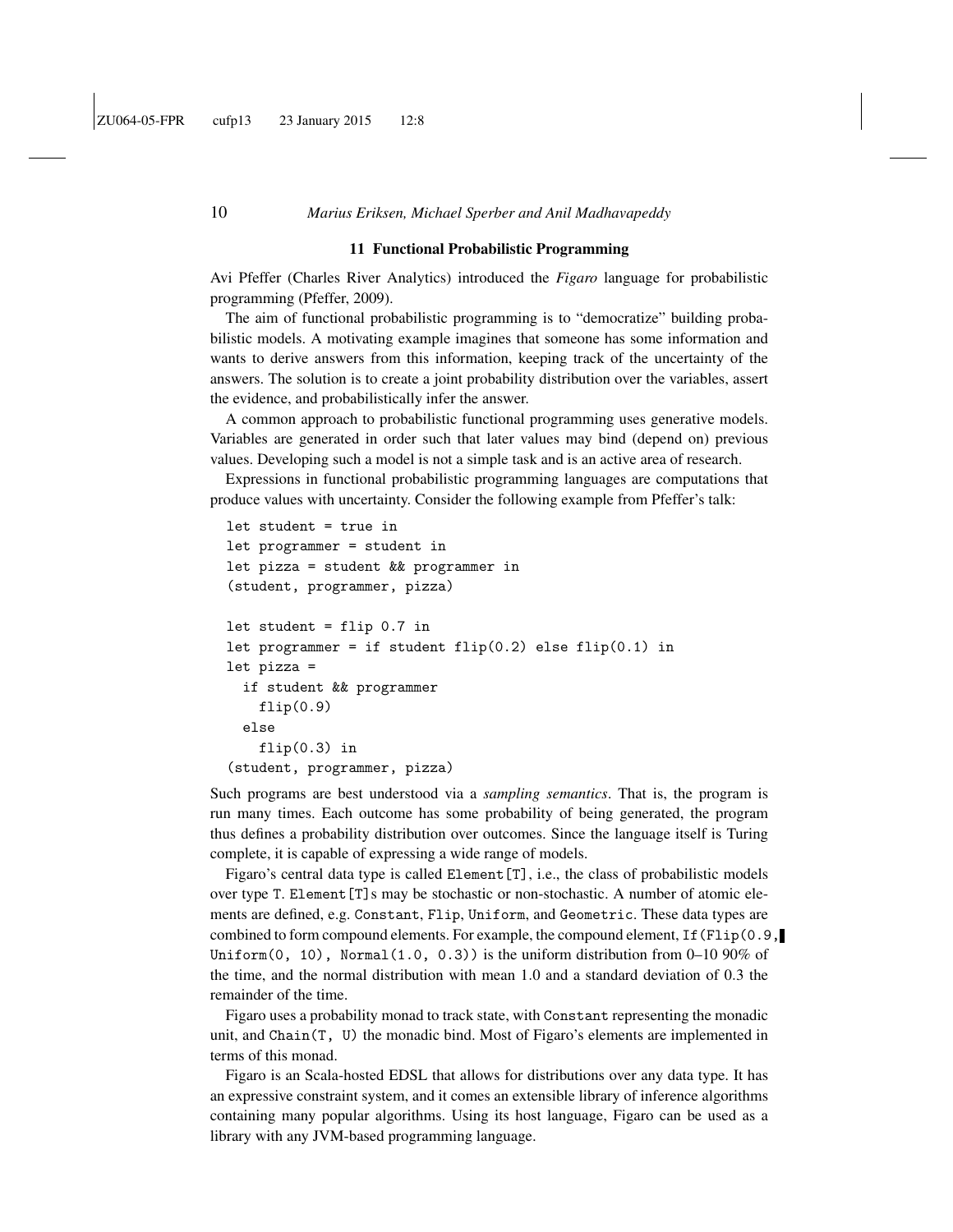Figaro is an open-source project (Charles River Analytics, 2014).

#### 12 Building a commercial development platform Haskell

Gregg Lebovitz (FP Complete) reported on the FP Haskell Center, a web-based IDE for Haskell.

FP Complete aims to improve Haskell adoption and support the Haskell community in the process. Its primary goal is to make Haskell accessible to ordinary developers via educational materials and tools. In addition to free tools, they offer "commercial grade" development tools.

The FP Haskell Center greatly simplifies using Haskell. It is a ready-to-use integrated development environment for Haskell. The IDE consists of

- a web front end;
- a Haskell back end, implementing project management;
- integration with the compiler to achieve instant developer feedback, mostly in the form of error reporting;
- a help and documentation system;
- git-based version control;
- a build system; and
- an execution and deployment platform.

The IDE is itself built almost entirely in Haskell, using libraries and frameworks, available on Hackage. The front end uses Yesod (Snoyman, 2012) and Fay, ${}^{8}$  a proper subset of Haskell that compiles to JavaScript. The back end continuously precompiles the user's code so that the bytecode can be run instantaneously within the IDE.

# 13 Common Pitfalls of Functional Programming and How to Avoid Them: A Mobile Gaming Platform Case Study

Yasuaki Takebe (GREE, Inc.) spoke about the use of functional programming in a large, mobile gaming platform (37 million users, mostly in Japan, 2000 games, 2600 employees). Historically, his company built mobile games in web programming languages such as PHP or Ruby. Recently, GREE began using Haskell for some of its back-end systems. Takebe described one of these projects, a management system for their in-house key-value storage system.

The systems task is to manage and scale capacity in the company's storage clusters. It might, for example, increase the cluster size due to hardware faults or to access spikes.

Takebe presented a few Haskell-specific implementation issues:

memory leaks due to lazy evaluation The front-end server kept a list of active threads in a TVar for monitoring purposes. Operations to remove threads from this list were evaluated lazily, and could thus create a large memory leak.

<sup>8</sup> https://github.com/faylang/fay/wiki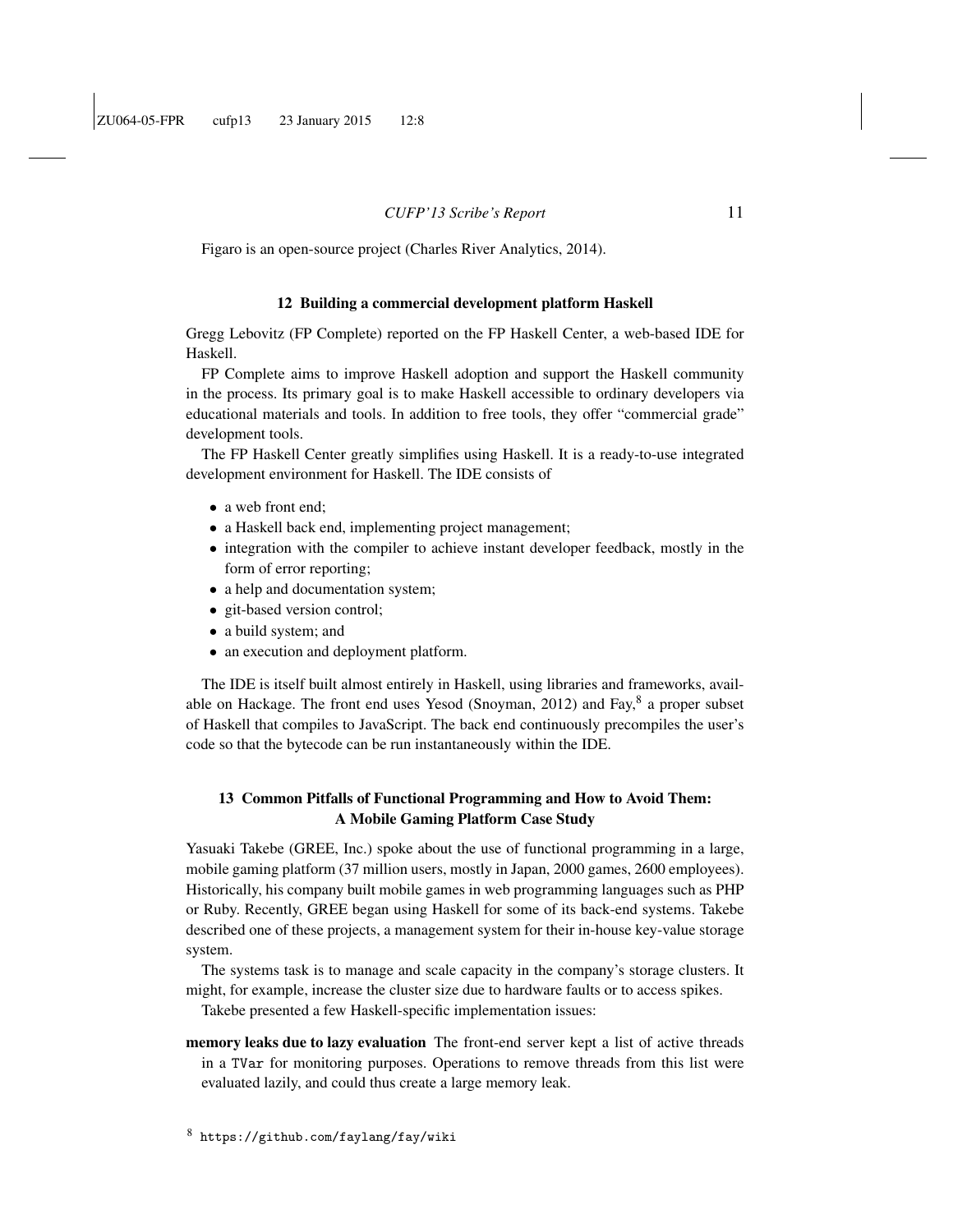race conditions A race condition between dequeueing items and an asynchronous exception thrown by a timeout handler caused the loss of data.

performance degradation The GREE team used the http-conduit library to perform health checks of various servers. In a minor version update, this library started to fork new threads for each http request, leaving the caller with the responsibility to perform explicit resource management. As a result, the program ran with as many threads as there had been health checks, causing a resource leak.

The GREE team decided to improve their testing practices to battle these problems. Using standard Haskell tools, especially QuickCheck (Claessen & Hughes, 2011) and HUnit (Herington, 2014), they developed a harness within which they could start their servers and test them in-situ. They developed over 150 systems tests with more than 5,000 assertions.

Next they started to document the issues they ran into in order to share their experiences and prevent future mistakes of the same kind. While they put significant effort into this process, few developers bothered reading them. In response, the team started enforcing a useful subset of the rules via HLint (Mitchell, 2014).

Finally, the group focused on proactive education. They set up a brown-bag lunch where they covered Haskell and Scala topics. They also ran a class for new graduates in which students solved problems from project Euler in Haskell.

Takebe reported that some of GREE's major software component had been converted to Haskell and considered the project a success. He urged attendees to pay particular attention to the "superstructure" of a language: its community, the documentation, and the tool chain. Takebe expressed his belief that these aspects were the sine qua non of introducing FP in a setting such as GREE.

#### 14 Building scalable, high-availability distributed systems in Haskell

Jeff Epstein (Parallel Scientific) spoke about the use of Haskell in a high-availability (HA) distributed system for managing resources in a large (10k+ nodes) cluster manager. For undisclosed reasons, the team determined that existing solutions, ZooKeeper among them, were not up to the task. They therefore set out to build their own implementation of Paxos (Lamport, 1998) in Haskell.

The job of a cluster manager is to present a consistent view of the cluster's state and to recover from failures quickly. While the Haskell implementation employs purely functional data structures employed—the state of a cluster, for example, is represented by a purely functional graph—the code itself has an imperative appearance because of the inherently imperative nature of the domain.

The code uses Cloud Haskell (Epstein *et al.*, 2011) for distribution management. Cloud Haskell is a actor-style message-passing system, similar to Erlang. It is a particularly good fit for this particular project as its model of independent, communicating processes meshes well with Paxos.

The Haskell implementation of Paxos is a general purpose library on top of Cloud Haskell. Each component of the algorithm—the client, acceptor, proposer, learner, and leader—are Cloud Haskell processes. Their implementation consist of about 1.5kLOC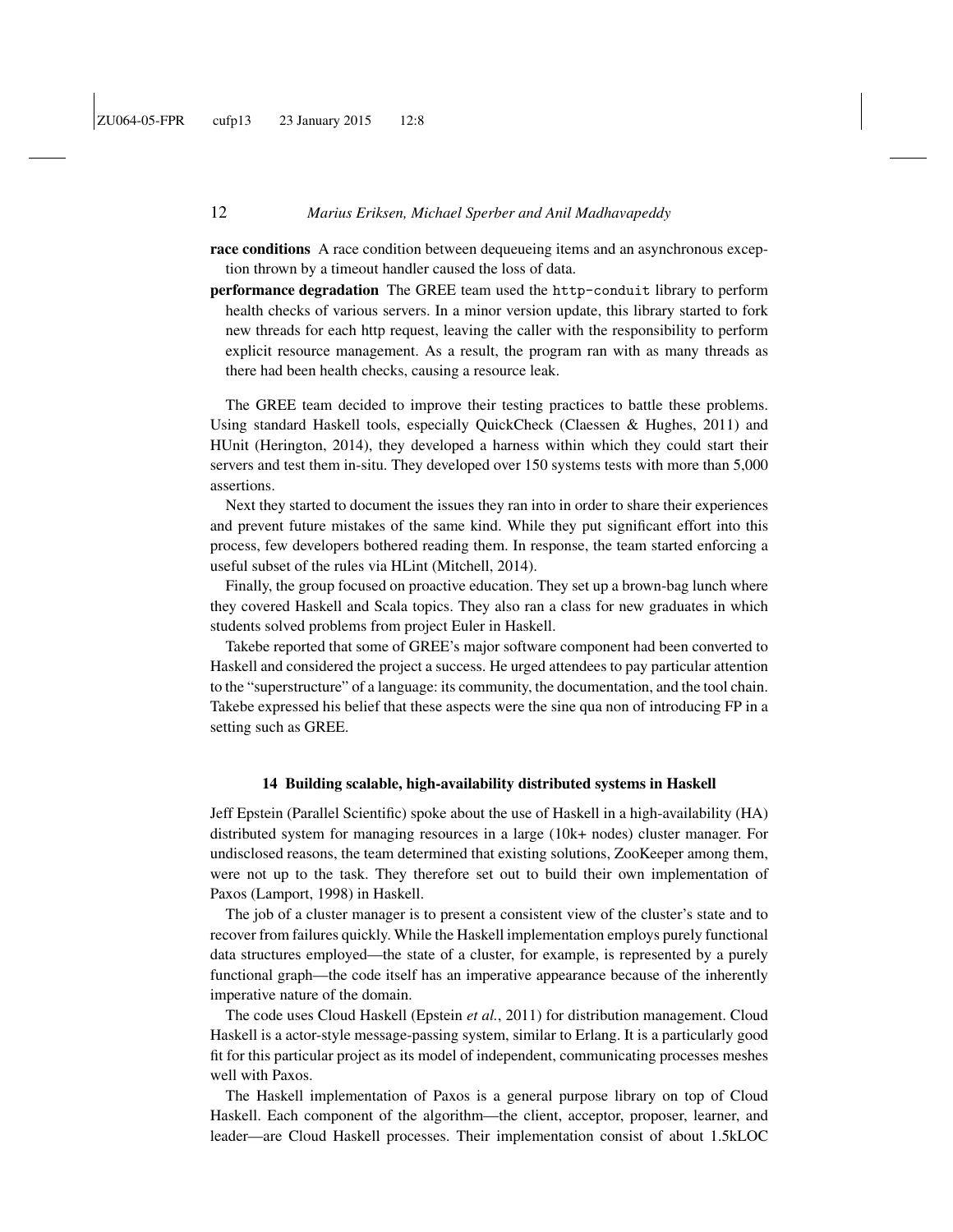of Haskell, closely matching the pseudo-code in Lamport's original paper. This kind of near-transliteration increases the confidence in the implementation's correctness. The team is now working on adopting modifications from the literature (Chandra *et al.*, 2007) to improve the library's performance.

As has often been the case, Haskell's lazy evaluation poses problems. In this case, the lazy evaluation caused space leaks in low-level networking code. Distribution is a natural barrier to laziness since messages must be serialized across process boundaries. In contrast, Haskell's strong typing is a great aid for re-factoring tasks. Also, since Cloud Haskell provides a platform for distribution, the language makes it easy to develop and debug distributed systems on a single machine. Since such systems generally, and Paxos especially, is sensitive to non-determinism, it is imperative to use a deterministic scheduler during development, which allows to test the system in a reliable and meaningful manner, with the possibility of reproducing errors in a deterministic fashion.

## 15 IQ: Functional Reporting

Edward Kmett (S&P Capital) discussed the company's use of functional programming. He started with the introduction of Scala and followed up with a presentation of *Ermine* (Compall, 2014), a new Haskell-like language for their domain.

Kmett's team used Scala and FP techniques in a "portfolio analytics" engine, a product used for performance and risk attribution across financial portfolios. The old version of the portfolio analytics engine was written in Java. It was hard to extend, and required all data to be in memory. They rewrote this code in Scala and introduced monoids for simple parallelization, solving both the performance and extensibility problem. Reducers were used to derive structure from containers, in a parallel manner across monoidal structures. Kmett noted how this rewrite removed all the obvious "wiring" from their code. This project really helped sell the use of Scala and, more generally, FP to the rest of the company.

Ermine is a Haskell-like language, developed to build a generic reporting and visualization framework. It is a JVM-based language and will be used in multiple products. Like the portfolio analysis engine, Ermine is a response to problems with a prior implementation this one in Scala. Specifically, writing monadic code in Scala can be quite painful as it is easy to overflow the stack without trampolining.

Ermine has a Haskell-like type system, but with row types, constraint kinds, and rank-N types. It also provides a built-in database support sub-system. Row types are useful in this context as they provide a powerful mechanism to describe the structure of data. The type system models constraints with "has", "lacks" and "subsumes".

To support development, Ermine comes with a structured code editor; the editor prevents programmers from creating code with type errors. In addition, the language now has a declarative reporting layer that can push reports into various back ends.

#### 16 Enterprise scheduling with Haskell at skedge.me

Ryan Trinkle (skedge.me) presented skedge.me's cloud-based scheduling platform.

The company's software handles complex "enterprise" scheduling for, among others, retailers. For example, Sephora, a makeup company, uses skedge.me to schedule appoint-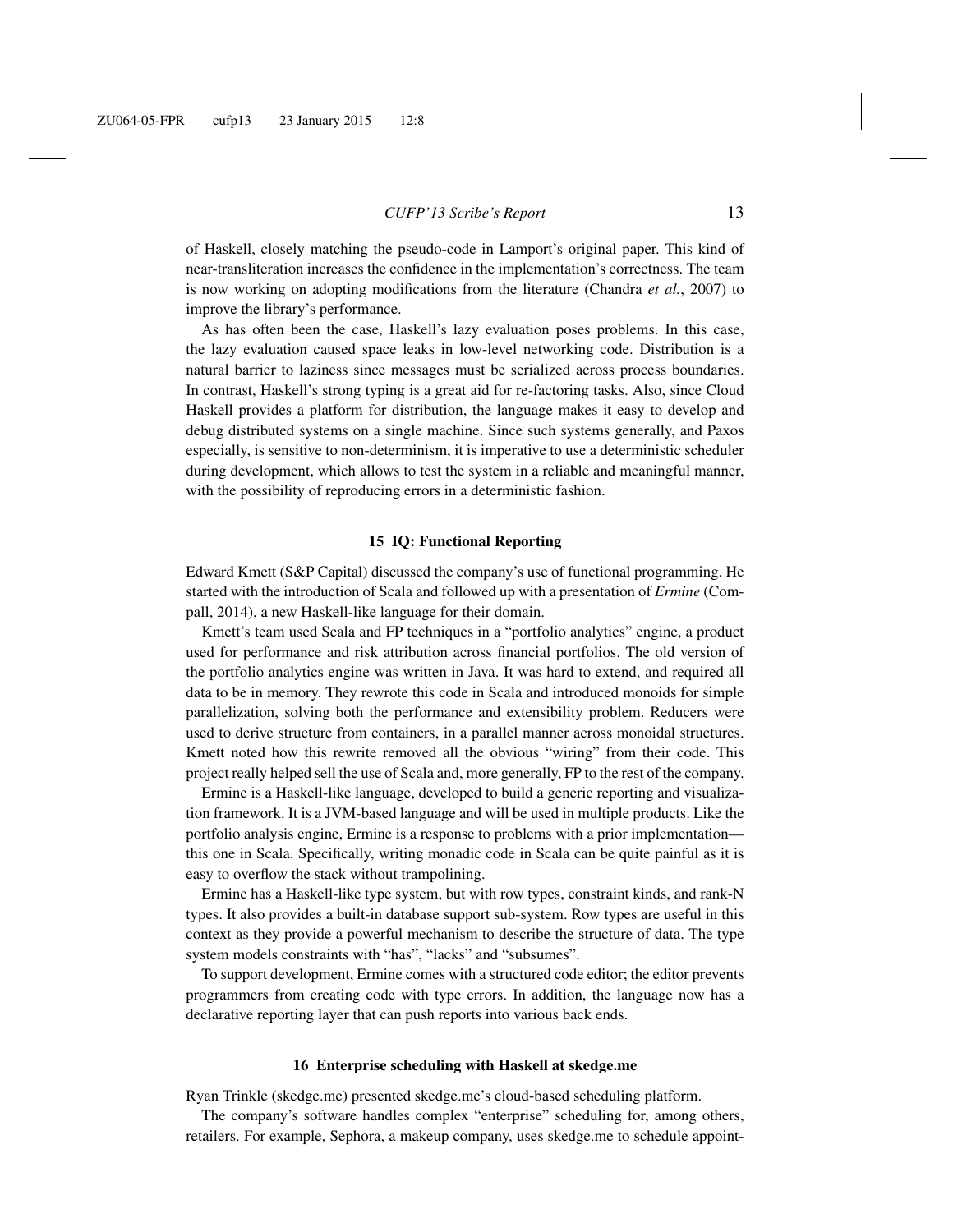ments with customers. The skedge.me software is integrated into Sephora's site via an iframe; it is styled seamlessly to look like a part of the host site.

Originally, skedge.me consisted of 43,000 lines of code in Groovy on Rails. The codebase had several major intractable issues: timezone problems, double bookings, recurring events not firing notifications, and delayed notifications. The application also had severe performance issues. Worst of all, the application was inflexible. It was nearly impossible to respond to customers' requests; on occasion, they had to ask their customers to change the way they conducted business to combine a skedge.me model with the host site.

After careful deliberation, the team decided to rewrite skedge.me in Haskell. Trinkle had worked with Haskell previously, though not to build a web site. The team began by constructing a monad, RawDB, to maintain ACID (Atomicity, Consistency, Isolation, Durability) guarantees during transactions.

The revised system consists of three layers. The RawDB layer tracks effects and can automatically retry operations on temporary failure. The DB monad is built on top of RawDB monad and provides a high-level "CRUD" interface. This layer makes heavy use of algebraic data types, and performs caching and validation. The final layer before the application code is the security layer. It implements security policies for various customers. Implementing security turns out to be tricky due to the myriad ways in which the product can be configured by customers. For example, they may define roles (e.g. "owner," "staff," "customer") that make sense only within their environment; the *verbs* of the product, too, may be configured (e.g. appointments may be joined or rescheduled) depending on the environment. Thus both sides of the security equation—nouns and verbs—can change from instance to instance. The skedge.me software uses Haskell's type class facility to model these security policies. These help map customer-specific customizations into a standard schema that can be manipulated on a component-by-component basis. This technique affords the team a great deal of static guarantees from type checking, a critical property when implementing security sensitive systems.

The team's code base makes heavy use of Hackage, linking in 71 unique libraries from the repository. An additional 87 are brought in from the transitive dependency graph. The team considers Hackage to be a well organized repository. Because most libraries are purely functional in nature, they are easy to vet for quality.

Trinkle finally noted that, while Haskell provided a great platform for "building code for the long run," the team also made good use of the language for quick-and-dirty hacks, e.g., for importing data from the old system. Even for such hacks, however, Trickle emphasized the strong support from the type system. Concerning libraries, Trinkle's team replaced just one library due to bugs. While Haskell might have fewer libraries when compared to other, more popular languages, those that are available, are of higher quality.

#### 17 Wolfram: Programming Map/Reduce in Mathematica

Paul-Jean Letourneau (Wolfram) closed this year's CUFP with his talk on implementing MapReduce in Mathematica. Specifically, Letourneau described HadoopLink (Letourneau, 2013), an integration of Mathematica and Hadoop.

In Mathematica, everything is an expression. Expressions are rewritten until the process reaches a fixed point. Expressions are also data structures, similar to Lisp's S-expressions.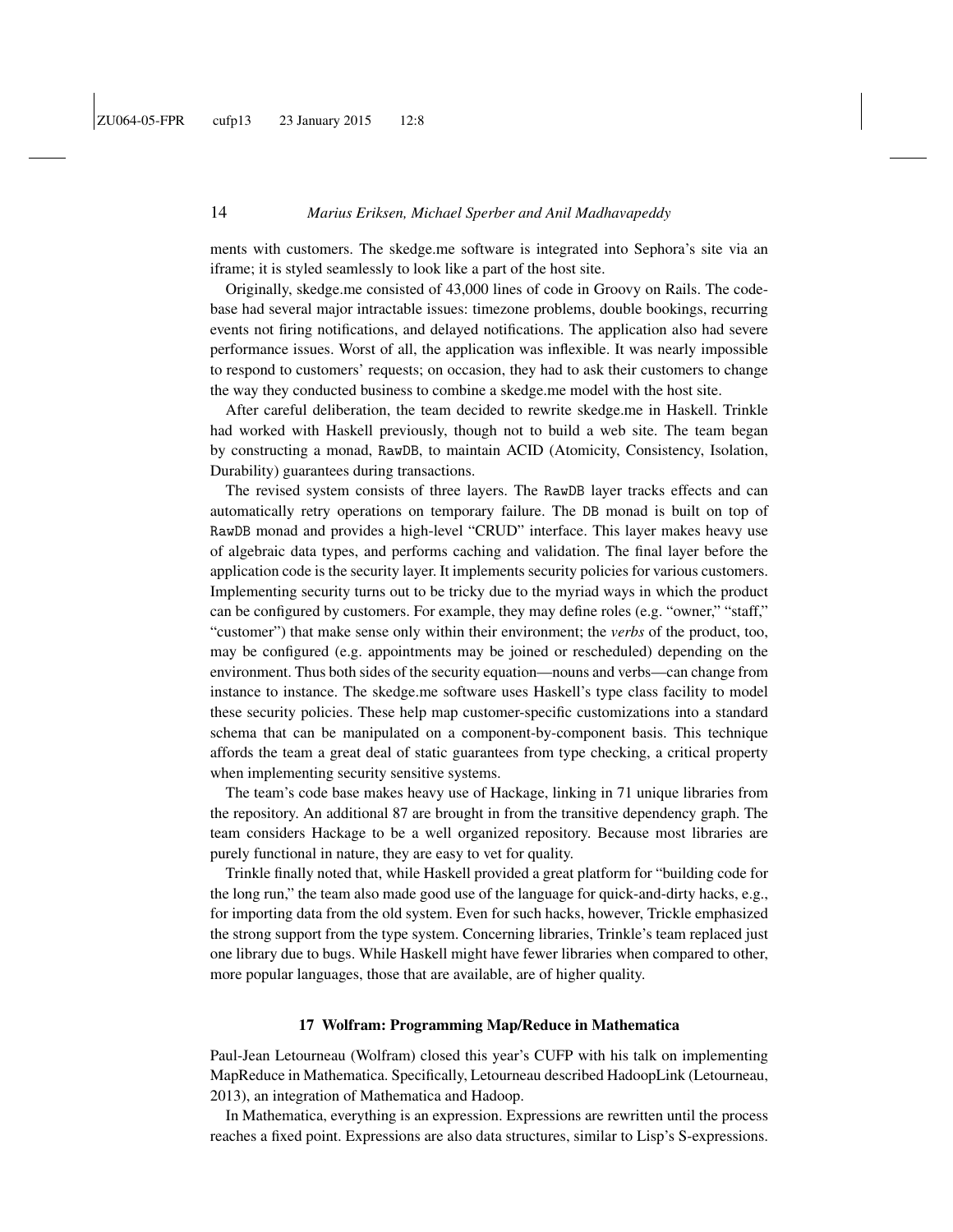As such Mathematica follows a familiar LISP mantra of "programs are data." Homoiconicity abounds, which allows a Mathematica program to manipulate expressions, e.g., to perform rebinding, which is powerful for distribution. Letourneau's video presents some examples of impressively short Mathematica programs. Following Theo Gray, "everything is a one-liner in Mathematica . . . for a sufficiently long line", including an image constructed recursively. In short, Mathematica as "a gateway drug to declarative programming."

HadoopLink allows for nearly seamless distribution of Mathematica programs: mappers and reducers both are ordinary Mathematica functions, stitched together by a Hadoop link object for input and output. The programs can be defined on a single page; HadoopLink takes care of the rest.

Letourneau concluded his talk with the impressive example of a simple genome search engine. This problem lends itself particularly well to map/reduce style computation. The program, including large data sets, is definable within a single Mathematica session. Turning it into a distributed implementation is indeed a seamless process.

## 18 Conclusion

CUFP 2013 was a watershed event. It put an incredible breadth, depth, and broad applicability of functional programming on display. This was not only true of the papers presented at the workshop, but also of the many submissions rejected due to time constraints.

The program was rich in every dimension covered: techniques, languages, and industries. We had talks from Internet companies, the biotech industry, the medical device industry, gaming, and the financial industry. Languages in use varied from EDSLs, to academic stalwarts, to home-grown languages. It seems that language considerations have taken a front-seat in modern engineering practices.

As the numerous talks on *service oriented architectures* show, the process of decomposing a monolithic application into many, smaller services has been a fertile field for adopting functional programming. Teams use the transition as an opportunity to re-implement smaller parts of the system in new languages, which are better suited than the old ones. In other words, the strategy enables the use of functional programming an incremental and controlled manner. The advantages of functional programming come across in a small setting, without having to take large risks.

Finally, we would like to thank Simon Thompson and Francesco Cesarini for organizing this year's tutorials. Ashish Agarwal organized the evening BoF sessions. We would also like the to thank the ICFP organizers for their assistance in Boston. We also thank Matthias Felleisen for his editorial help creating this report, and David Sheets for scribing during the conference.

#### References

- Chandra, Tushar D, Griesemer, Robert, & Redstone, Joshua. (2007). Paxos made live: an engineering perspective. *Pages 398–407 of: Proc. Twenty-sixth Annual Symposium on Principles of Distributed Computing*. ACM.
- Charles River Analytics. 2014 (Sept.). *Figaro*. https://www.cra.com/ commercial-solutions/probabilistic-modeling-services.asp.